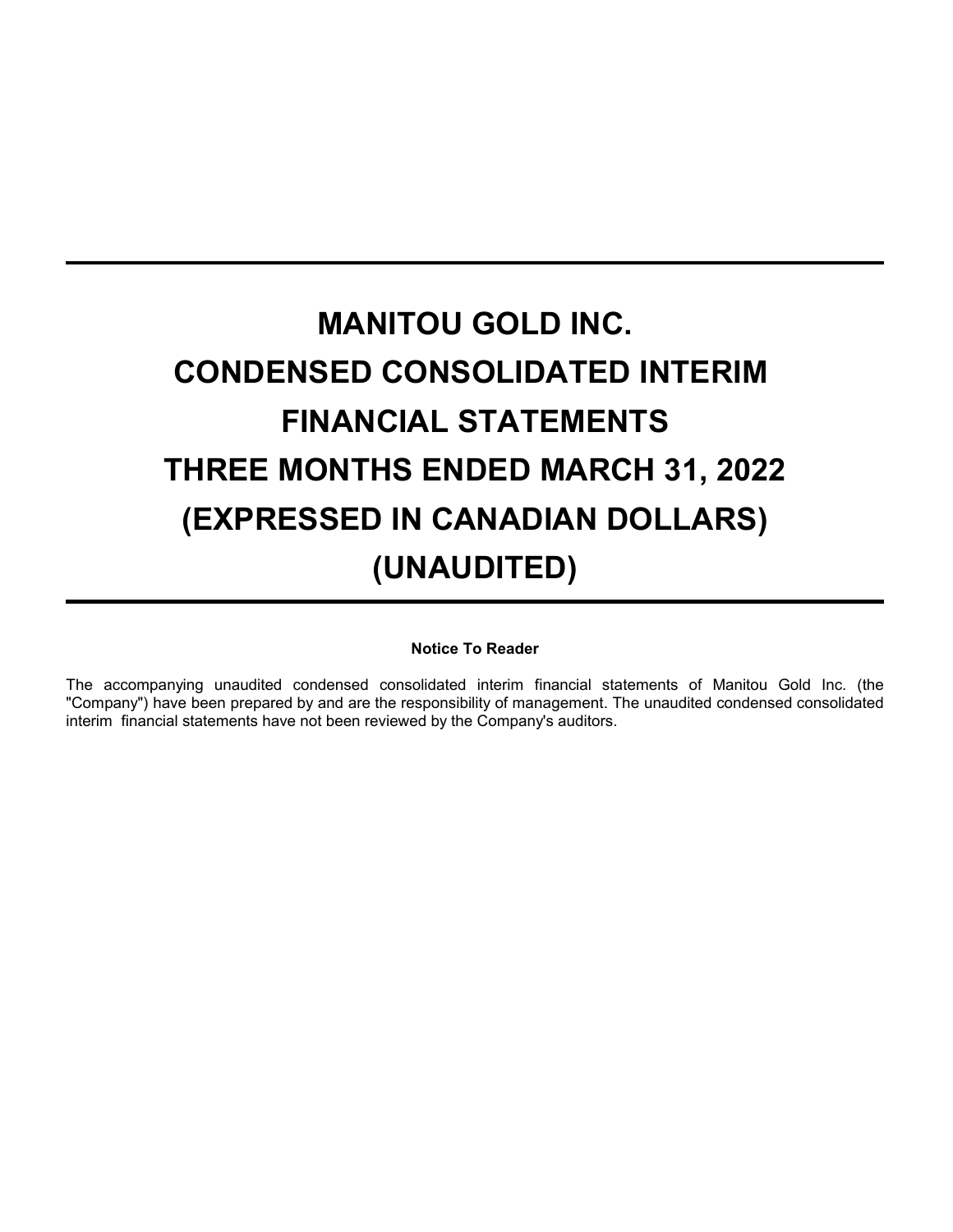**Condensed Consolidated Interim Statements of Financial Position (Expressed in Canadian Dollars)**

**Unaudited**

|                                                           | March 31,<br>2022 | December 31,<br>2021 |  |
|-----------------------------------------------------------|-------------------|----------------------|--|
| <b>Assets</b>                                             |                   |                      |  |
| <b>Current assets</b>                                     |                   |                      |  |
| Cash                                                      | \$<br>1,393,358   | \$<br>2,239,736      |  |
| Amounts receivable and other assets (note 3)              | 366,992           | 388,225              |  |
| <b>Total current assets</b>                               | 1,760,350         | 2,627,961            |  |
| <b>Non-current assets</b>                                 |                   |                      |  |
| Equipment (note 4)                                        | 48,771            | 27,861               |  |
| <b>Total assets</b>                                       | \$<br>1,809,121   | \$<br>2,655,822      |  |
| <b>Liabilities and Shareholders' Equity</b>               |                   |                      |  |
| <b>Current liabilities</b>                                |                   |                      |  |
| Accounts payable and accrued liabilities (notes 5 and 13) | \$<br>374,090     | \$<br>165,627        |  |
| Flow-through share liability (note 7(b))                  | 62,027            | 257,495              |  |
| <b>Total current liabilities</b>                          | 436,117           | 423,122              |  |
| <b>Non-current liabilities</b>                            |                   |                      |  |
| Loan payable (note 6)                                     | 60,000            | 60,000               |  |
| <b>Total liabilities</b>                                  | 496,117           | 483,122              |  |
| <b>Shareholders' equity</b>                               |                   |                      |  |
| Share capital (note 7)                                    | 27,460,713        | 27,460,713           |  |
| Warrants (note 8)                                         | 1,906,211         | 2,142,750            |  |
| Contributed surplus (note 9)                              | 1,572,372         | 1,652,239            |  |
| <b>Deficit</b>                                            | (29, 626, 292)    | (29,083,002)         |  |
| <b>Total shareholders' equity</b>                         | 1,313,004         | 2,172,700            |  |
| Total shareholders' equity and liabilities                | \$<br>1,809,121   | \$<br>2,655,822      |  |

The accompanying notes to the unaudited condensed consolidated interim financial statements are an integral part of these statements.

Nature of Operations and Going Concern (note 1) Commitments and Contingencies (note 14) Subsequent Event (note 15)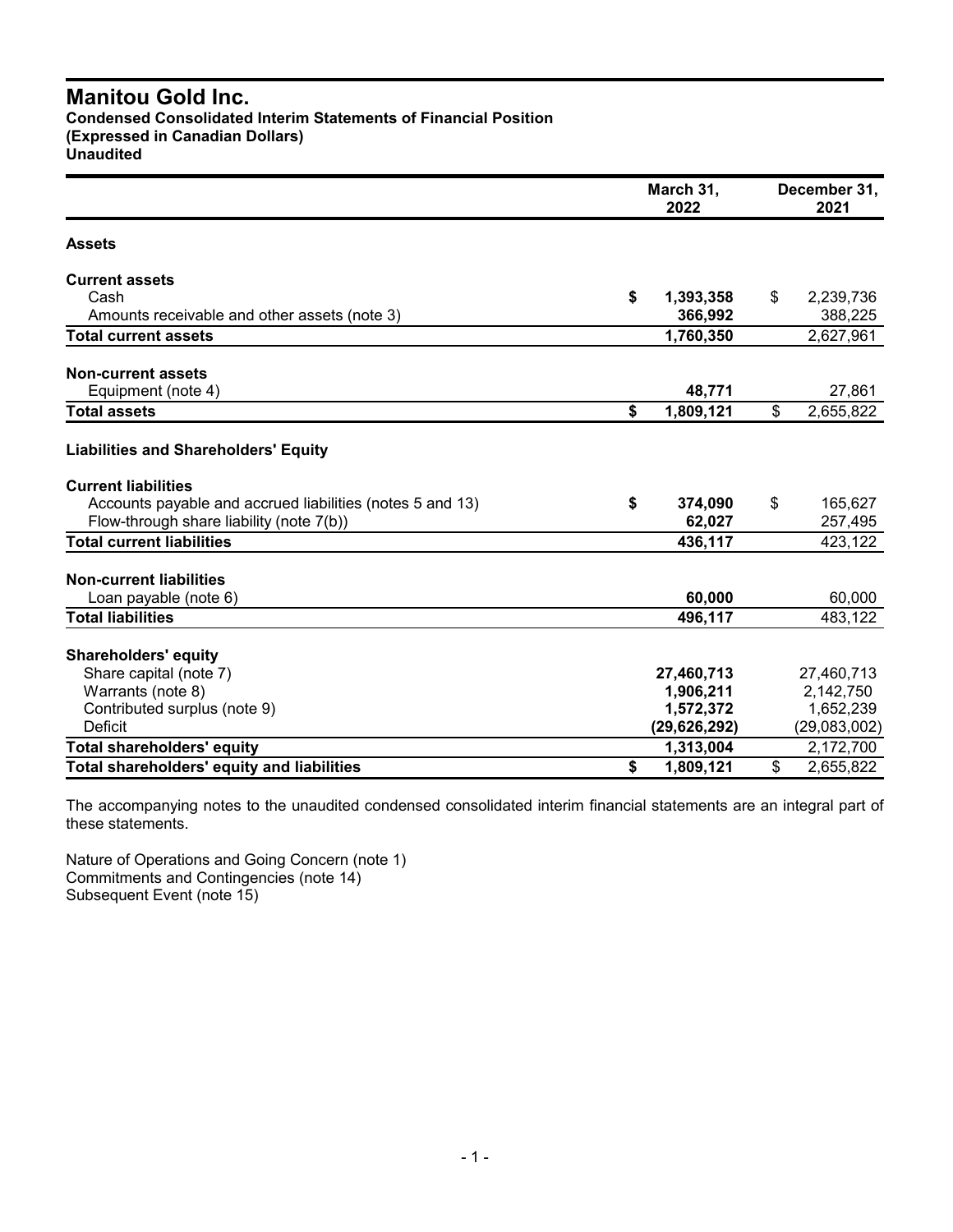## **Manitou Gold Inc. Condensed Consolidated Interim Statements of Loss and Comprehensive Loss (Expressed in Canadian Dollars) Unaudited**

|                                                                             |    | <b>Ended</b><br>March 31,<br>2022 | <b>Three Months Three Months</b><br><b>Ended</b><br>March 31,<br>2021 |             |  |
|-----------------------------------------------------------------------------|----|-----------------------------------|-----------------------------------------------------------------------|-------------|--|
| <b>Operating expenses</b>                                                   |    |                                   |                                                                       |             |  |
| Exploration and evaluation expenditures (note 11)                           | \$ | 826,935                           | \$.                                                                   | 1,247,219   |  |
| Option-based payments (note 9)                                              |    |                                   |                                                                       | 413.300     |  |
| Office and general (notes 12 and 13)                                        |    | 219,177                           |                                                                       | 122,489     |  |
| Professional fees (note 13)                                                 |    | 9,052                             |                                                                       | 10,651      |  |
| Total operating expenses                                                    |    | 1,055,164                         |                                                                       | 1,793,659   |  |
| Loss before interest and other income                                       |    | (1,055,164)                       |                                                                       | (1,793,659) |  |
| Flow-through premium income                                                 |    | 195,468                           |                                                                       | 315,647     |  |
| Net loss and comprehensive loss for the period                              | \$ | (859, 696)                        | S                                                                     | (1,478,012) |  |
| Net loss and comprehensive loss per share - basic and diluted               | S  | (0.00)                            | \$                                                                    | (0.01)      |  |
| Weighted average number of shares outstanding - basic and diluted (note 10) |    | 344,567,782                       |                                                                       | 263,120,057 |  |

The accompanying notes to the unaudited condensed consolidated interim financial statements are an integral part of these statements.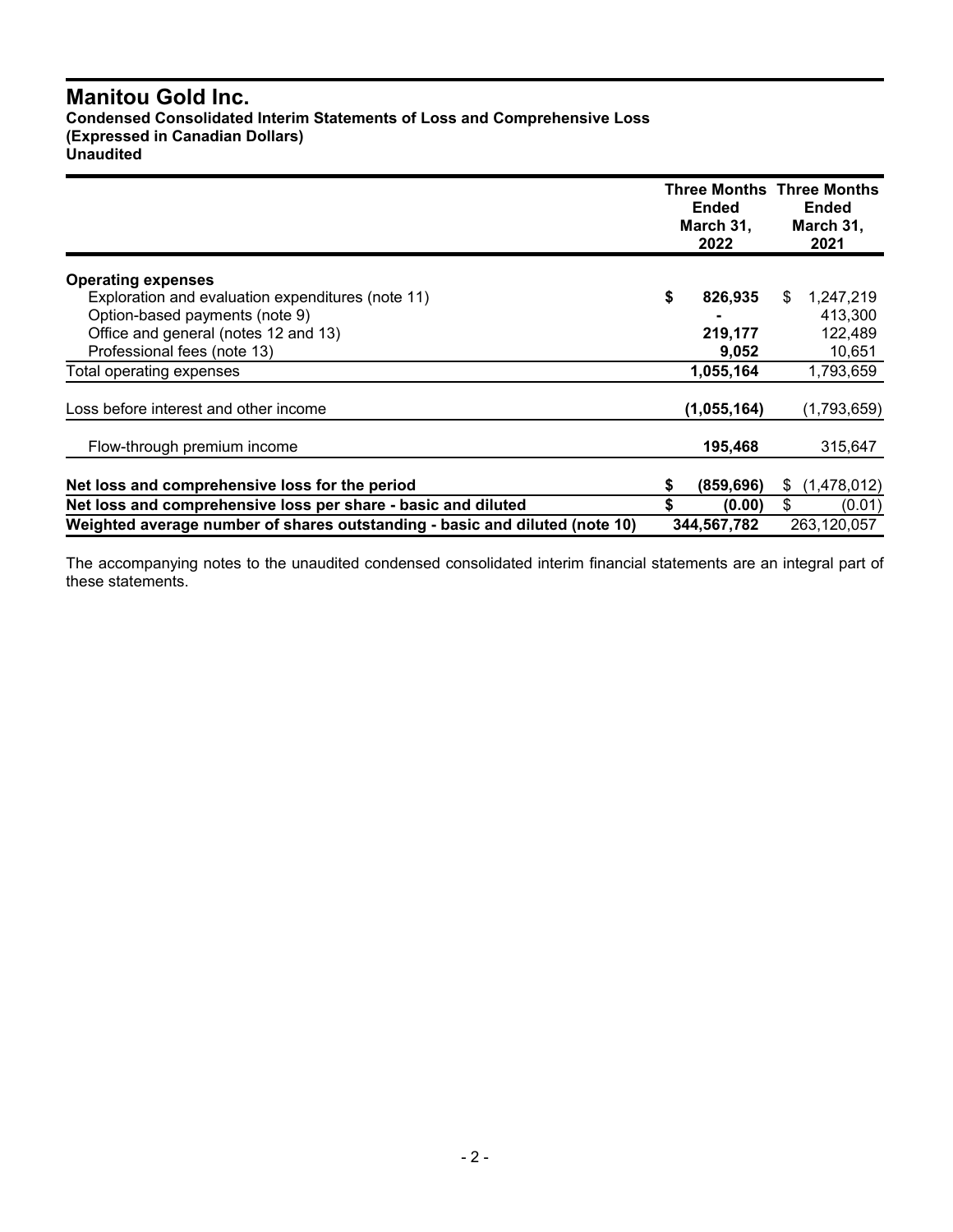## **Manitou Gold Inc. Condensed Consolidated Interim Statements of Cash Flows (Expressed in Canadian Dollars) Unaudited**

|                                            | <b>Ended</b><br>March 31,<br>2022 | <b>Three Months Three Months</b><br><b>Ended</b><br>March 31,<br>2021 |
|--------------------------------------------|-----------------------------------|-----------------------------------------------------------------------|
| <b>Operating activities</b>                |                                   |                                                                       |
| Net loss for the period                    | \$<br>(859, 696)                  | \$<br>(1,478,012)                                                     |
| Adjustments for:                           |                                   |                                                                       |
| Depreciation (note 4)                      | 3,201                             | 1,741                                                                 |
| Option-based payments (note 9)             |                                   | 413,300                                                               |
| Flow-through premium income                | (195, 468)                        | (315, 647)                                                            |
| Changes in non-cash working capital items: |                                   |                                                                       |
| Amounts receivable and other assets        | 21,233                            | (286, 661)                                                            |
| Accounts payable and accrued liabilities   | 208,463                           | (192,460)                                                             |
| Net cash used in operating activities      | (822, 267)                        | (1,857,739)                                                           |
| <b>Investing activities</b>                |                                   |                                                                       |
| Purchase of equipment                      | (24, 111)                         |                                                                       |
| Net cash used in investing activity        | (24,111)                          |                                                                       |
| <b>Financing activities</b>                |                                   |                                                                       |
| Warrants exercised                         |                                   | 60,202                                                                |
| Net cash provided by financing activities  | $\blacksquare$                    | 60,202                                                                |
|                                            |                                   |                                                                       |
| Net change in cash                         | (846, 378)                        | (1,797,537)<br>3,525,086                                              |
| Cash, beginning of period                  | 2,239,736                         |                                                                       |
| Cash, end of period                        | 1,393,358<br>S                    | \$<br>1,727,549                                                       |

The accompanying notes to the unaudited condensed consolidated interim financial statements are an integral part of these statements.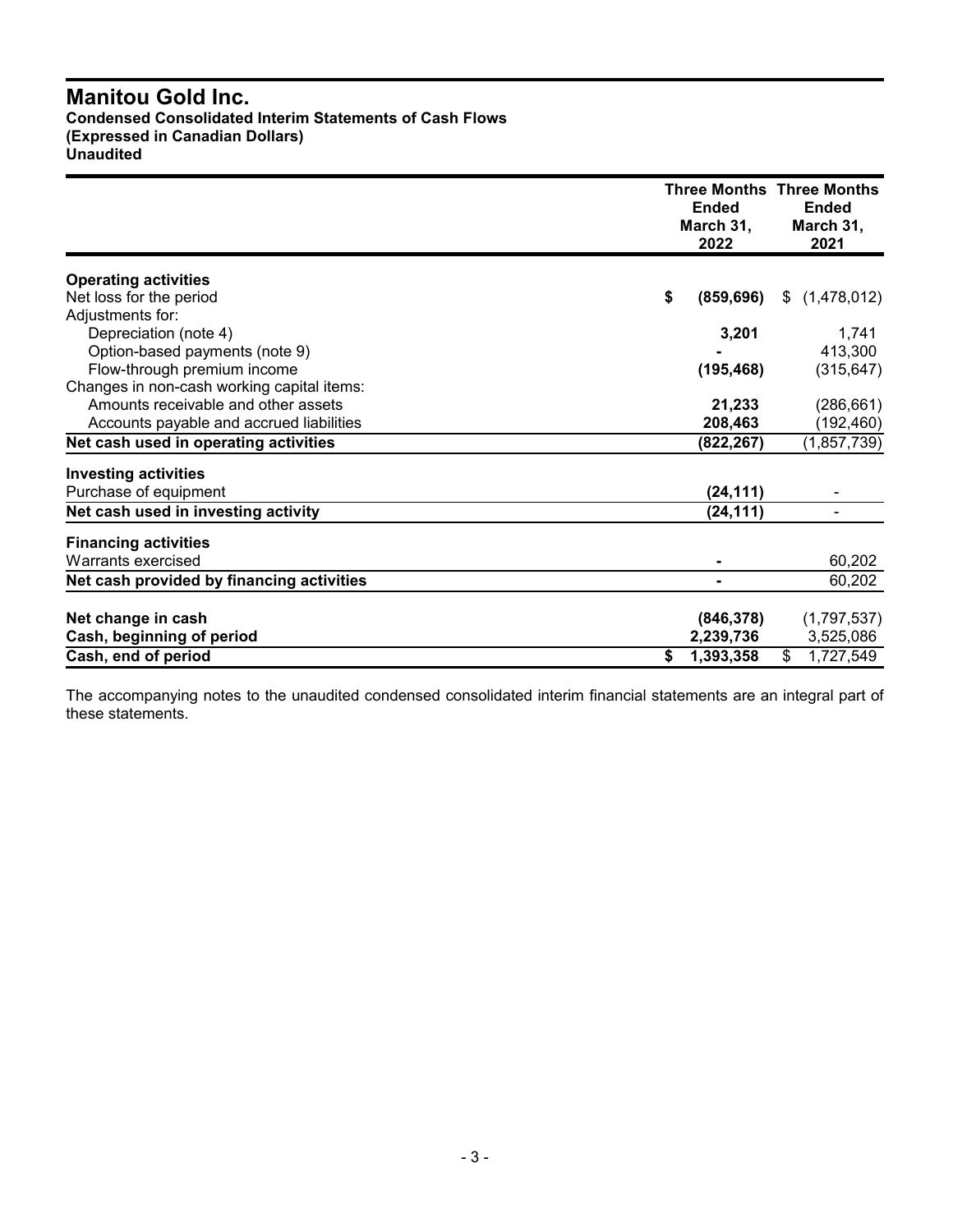**Condensed Consolidated Interim Statements of Changes in Shareholders' Equity (Expressed in Canadian Dollars) Unaudited**

| <b>Equity attributable to shareholders</b> |                |              |                 |   |                |                       |             |
|--------------------------------------------|----------------|--------------|-----------------|---|----------------|-----------------------|-------------|
|                                            | <b>Number</b>  | <b>Share</b> |                 |   | Contributed    |                       |             |
|                                            | of Shares      | Capital      | <b>Warrants</b> |   | <b>Surplus</b> | <b>Deficit</b>        | Total       |
| Balance, December 31, 2020                 | 263,036,444    | 21,880,675   | 2,465,398       | S | 452,310        | \$ (21,773,662) \$    | 3,024,721   |
| Warrants exercised (note 8)                | 1,003,360      | 58.186       | 2,016           |   |                |                       | 60.202      |
| Option-based payments (note 9)             | $\blacksquare$ |              |                 |   | 413,300        |                       | 413,300     |
| Net loss for the period                    |                |              |                 |   |                | (1,478,012)           | (1,478,012) |
| Balance, March 31, 2021                    | 264,039,804    | \$21,938,861 | 2,467,414       |   | 865,610        | \$ (23, 251, 674) \$  | 2,020,211   |
|                                            |                |              |                 |   |                |                       |             |
| Balance, December 31, 2021                 | 344,567,782    | \$27,460,713 | 2,142,750       |   | 1,652,239      | \$ (29,083,002)<br>S. | 2,172,700   |
| Warrants expired (note 8)                  |                |              | (236, 539)      |   |                | 236,539               |             |
| Stock options expired (note 9)             |                |              |                 |   | (79, 867)      | 79.867                |             |
| Net loss for the period                    |                |              |                 |   |                | (859.696)             | (859, 696)  |
| Balance, March 31, 2022                    | 344,567,782    | \$27.460.713 | 1,906,211       |   | 1.572.372      | \$ (29,626,292) \$    | 1,313,004   |

The accompanying notes to the unaudited condensed consolidated interim financial statements are an integral part of these statements.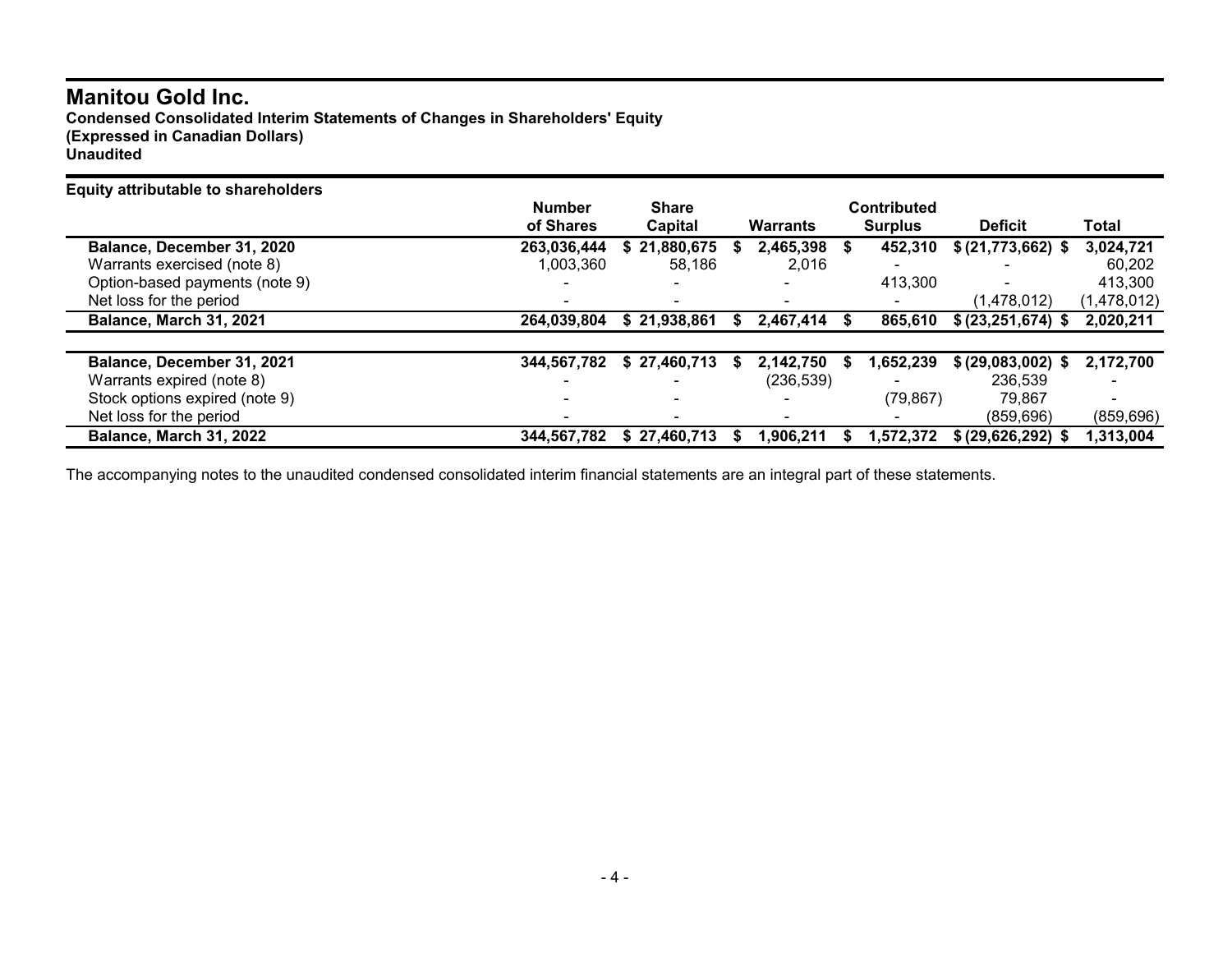#### **1. Nature of Operations and Going Concern**

Manitou Gold Inc. (the "Company" or "Manitou") was incorporated under the Business Corporations Act (Ontario) and is engaged in the business of locating and exploring mineral properties. Substantially all of the efforts of the Company are devoted to these business activities. To date, the Company has not earned significant revenues and is considered to be in the exploration stage. The Company's registered office is located at The Canadian Venture Building, 82 Richmond St. East, Toronto, Ontario, M5C 1P1.

These unaudited condensed consolidated interim financial statements have been prepared using accounting policies applicable to a going concern, which contemplates the realization of assets and settlement of liabilities in the normal course of business as they become due.

The Company is at an exploration stage and as is common with many exploration companies, it raises financing for its exploration and acquisition activities. The Company has incurred losses in previous periods, with a current net loss of \$859,696 for the three months ended March 31, 2022 (2021 - loss of \$1,478,012) and has an accumulated deficit of \$29,626,292 as at March 31, 2022 (December 31, 2021 - \$29,083,002). The Company had working capital of \$1,324,233 at March 31, 2022 (December 31, 2021 - \$2,204,839) which it believes is sufficient to support planned operations for the next twelve months.

However, the existing funds may not be sufficient to explore potential exploration project acquisitions and in due course, further funding will be required. In the event that the Company is unable to secure further financing it may not be able to complete the development of its projects. These unaudited condensed consolidated interim financial statements do not reflect any adjustments to the carrying values of assets and liabilities that would be necessary should the Company be unable to continue as a going concern. Such adjustments could be material.

Although the Company has taken steps to verify title to the properties on which it is conducting exploration and in which it has an interest, in accordance with industry standards for the current stage of operations of such properties, these procedures do not guarantee the Company's title. Property title may be subject to government licensing requirements or regulations, unregistered prior agreements, unregistered claims, aboriginal claims, and non-compliance with regulatory and environmental requirements. The Company's property interests may also be subject to increases in taxes and royalties, renegotiation of contracts and political uncertainty.

The Company's operations could be significantly adversely affected by the effects of a widespread global outbreak of a contagious disease, including the recent outbreak of respiratory illness caused by COVID-19. The Company cannot accurately predict the impact COVID-19 will have on its operations and the ability of others to meet their obligations with the Company, including uncertainties relating to the ultimate geographic spread of the virus, the severity of the disease, the duration of the outbreak, and the length of travel and quarantine restrictions imposed by governments of affected countries. In addition, a significant outbreak of contagious diseases in the human population could result in a widespread health crisis that could adversely affect the economies and financial markets of many countries, resulting in an economic downturn that could affect the Company's operations and ability to finance its operations.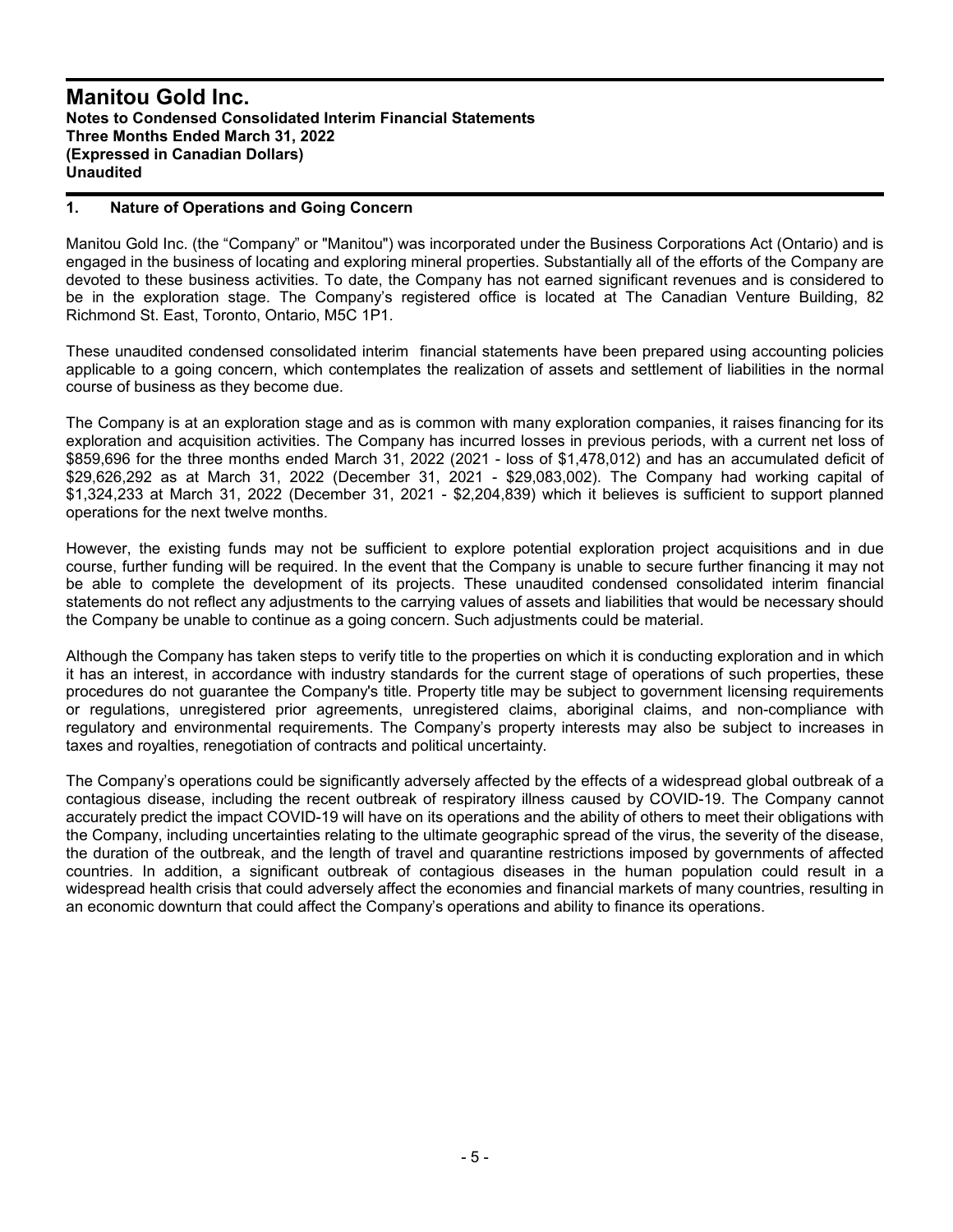## **2. Significant Accounting Policies**

## **Statement of Compliance**

The Company applies International Financial Reporting Standards ("IFRS") as issued by the International Accounting Standards Board ("IASB") and interpretations issued by the IFRS Interpretations Committee. These unaudited condensed consolidated interim financial statements have been prepared in accordance with International Accounting Standard 34 - Interim Financial Reporting. Accordingly, they do not include all of the information required for full annual financial statements.

The policies applied in these unaudited condensed consolidated interim financial statements are based on IFRS issued and outstanding as of May 27, 2022, the date the Board of Directors approved the statements. The same accounting policies and methods of computation are followed in these unaudited condensed consolidated interim financial statements as compared with the most recent annual consolidated financial statements as at and for the year ended December 31, 2021, except as noted below. Any subsequent changes to IFRS that are given effect in the Company's annual consolidated financial statements for the year ending December 31, 2022 could result in restatement of these unaudited condensed consolidated interim financial statements. These adjustments could be material.

## **3. Amounts Receivable and Other Assets**

| Sales tax receivable | March 31,<br>2022 |    |         |  |
|----------------------|-------------------|----|---------|--|
|                      | 179.431           | \$ | 160,266 |  |
| Prepaid expenses     | 187.561           |    | 227,598 |  |
| Other receivable     |                   |    | 361     |  |
| Total                | 366,992           | \$ | 388,225 |  |

## **4. Equipment**

| Cost                                                          | Equipment | <b>Vehicles</b> | Total            |
|---------------------------------------------------------------|-----------|-----------------|------------------|
| Balance, December 31, 2020 and December 31, 2021<br>Additions | 36.658 \$ | ۰.<br>24.111    | 36.658<br>24.111 |
| Balance, March 31, 2022                                       | 36.658 \$ | $24,111$ \$     | 60.769           |

| <b>Accumulated Depreciation</b> |                  |       | <b>Equipment</b> |
|---------------------------------|------------------|-------|------------------|
| Balance, December 31, 2020      | \$<br>$1.833$ \$ |       | 1.833            |
| Depreciation for the year       | 6,964            |       | 6,964            |
| Balance, December 31, 2021      | 8.797            |       | 8,797            |
| Depreciation for the period     | 1.393            | 1.808 | 3,201            |
| Balance, March 31, 2022         | 10,190           | 1,808 | 11,998           |
|                                 |                  |       |                  |
|                                 |                  |       |                  |

| <b>Carrying Value</b>      |        |                | Equipment |
|----------------------------|--------|----------------|-----------|
| Balance, December 31, 2021 | 27.861 | $\blacksquare$ | 27,861    |
| Balance, March 31, 2022    | 26,468 | 22,303         | 48,771    |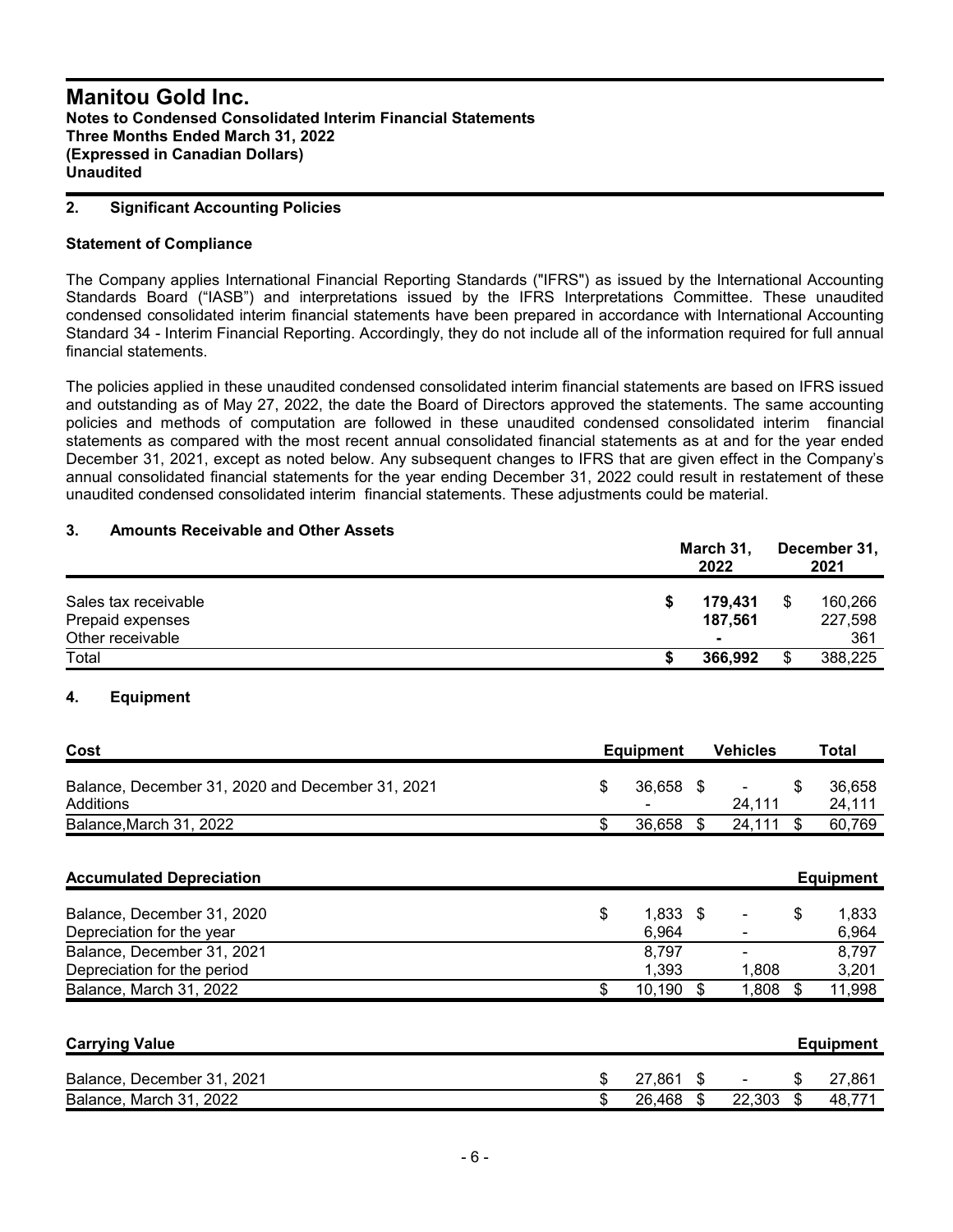| <b>Accounts Payable and Accrued Liabilities</b> | March 31,<br>2022 |    |                  |
|-------------------------------------------------|-------------------|----|------------------|
| Trade payables<br>Accrued liabilities           | 341.040<br>33,050 | \$ | 162.577<br>3,050 |
| Total                                           | 374.090           | \$ | 165,627          |

## **6. Loan Payable**

In August 2020, the Company received \$40,000 under the Canada Emergency Business Account ("CEBA") program. 25% of the loan is forgivable if repaid by December 31, 2022. The loan accrues no interest until December 31, 2023, and thereafter converts to a 2-year term loan with a 5% annual interest rate. Any portion of the loan is repayable without penalty at any time prior to December 31, 2025.

In December 2020, the Company received an additional \$20,000 under the CEBA program. The terms of the repayment are the same as the first advance, and \$10,000 of the additional advance will be forgiven if the remaining \$10,000 is repaid in full by December 31, 2023.

On January 12, 2022, the Government of Canada announced that the repayment deadline for CEBA Loans to qualify for partial loan forgiveness is being extended from December 31, 2022 to December 31, 2023 for all eligible borrowers in good standing. Repayment on or before the new deadline of December 31, 2023 will result in loan forgiveness of up to a third of the value of the loans (ie. up to \$20,000 with respect to the CEBA Loans). Conversely, if any such loans are not repaid in full by December 31, 2023, they will automatically renew with a maturity date of December 31, 2025, subject to interest at 5% per annum, commencing on January 1, 2024.

## **7. Share Capital**

(a) Authorized share capital

The authorized share capital consists of an unlimited number of common shares. The common shares do not have a par value. All issued shares are fully paid.

## (b) Common shares issued

At March 31, 2022, the issued share capital amounted to \$27,460,713. The changes in issued share capital for the periods presented were as follows:

|                                                 | Number of<br><b>Shares</b> | Amount       |
|-------------------------------------------------|----------------------------|--------------|
| <b>Balance at December 31, 2020</b>             | 263,036,444                | \$21,880,675 |
| Warrants exercised                              | 1,003,360                  | 58,186       |
| Balance at March 31, 2021                       | 264,039,804                | \$21,938,861 |
| Balance at December 31, 2021 and March 31, 2022 | 344,567,782                | \$27,460,713 |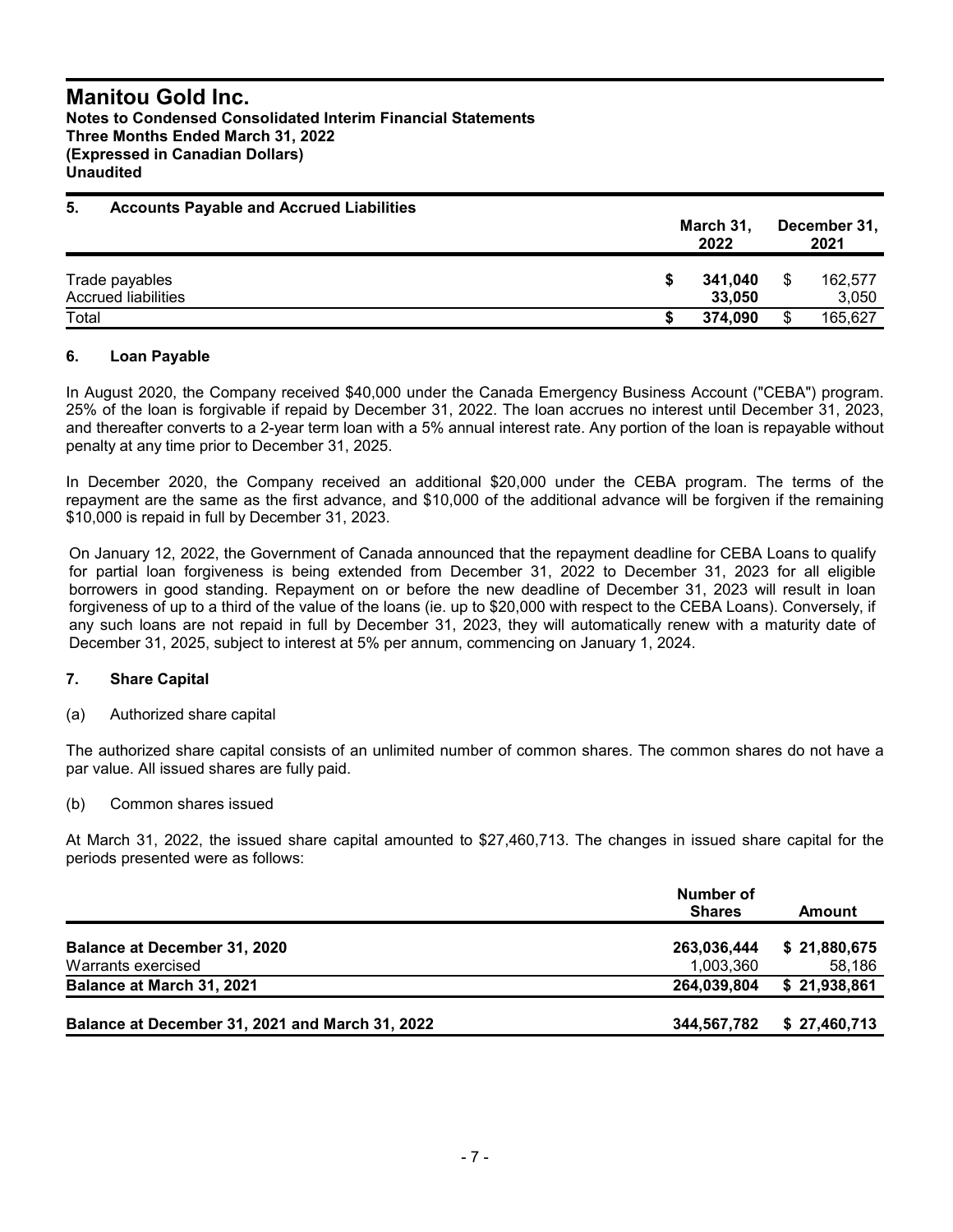#### **8. Warrants**

The following table reflects the continuity of warrants for the periods ended March 31, 2022 and 2021:

|                                     | Number of<br><b>Warrants</b> | Weighted<br>Average<br><b>Exercise Price</b> |      |  |  |
|-------------------------------------|------------------------------|----------------------------------------------|------|--|--|
| <b>Balance at December 31, 2020</b> | 93,693,100                   | \$                                           | 0.09 |  |  |
| Granted (i)                         | 1,003,360                    |                                              | 0.09 |  |  |
| Exercised                           | (1,003,360)                  |                                              | 0.06 |  |  |
| Balance at March 31, 2021           | 93,693,100                   | \$                                           | 0.09 |  |  |
| <b>Balance at December 31, 2021</b> | 84,954,906                   | S                                            | 0.09 |  |  |
| Expired                             | (5,530,000)                  |                                              | 0.15 |  |  |
| Balance at March 31, 2022           | 79,424,906                   | \$                                           | 0.08 |  |  |

(i) During the three months ended March 31, 2021, an aggregate of 1,003,360 warrants were exercised into units, comprised of 1,003,360 common shares and 1,003,360 warrants. The 1,003,360 warrants issued were assigned a value of \$57,800 using the Black-Scholes valuation model. The underlying weighted average assumptions used in the estimation of fair value in the Black-Scholes valuation model are as follows:

- Risk free rate: 0.23%;
- Expected life: 2 years;
- Expected volatility: 130% based on historical trends;
- Share price: \$0.09; and
- Expected dividend yield: 0%.

The Company had the following warrants outstanding at March 31, 2022:

| <b>Number of Warrants</b> | <b>Weighted Average</b><br><b>Exercise Price (\$)</b> | <b>Expiry Date</b> |  |
|---------------------------|-------------------------------------------------------|--------------------|--|
|                           |                                                       |                    |  |
| 19,495,184                | 0.12                                                  | September 30, 2022 |  |
| 1,310,024<br>(ii)         | 0.06                                                  | September 30, 2022 |  |
| 29,934,026                | 0.09                                                  | February 13, 2023  |  |
| (iii)<br>1,562,666        | 0.06                                                  | February 13, 2023  |  |
| 941.142                   | 0.07                                                  | December 15, 2023  |  |
| 1,381,864                 | 0.11                                                  | April 9, 2024      |  |
| 20,000,000                | 0.05                                                  | December 31, 2024  |  |
| 4,800,000<br>(iv)         | 0.05                                                  | December 31, 2024  |  |
| 79,424,906                | 0.08                                                  |                    |  |

(ii) Exercisable into a unit, comprised of one common share and one purchase warrant exercisable at \$0.12 expiring on September 30, 2022.

(iii) Exercisable into a unit, comprised of one common share and one purchase warrant exercisable at \$0.09 expiring on February 13, 2023.

(iv) Exercisable into a unit, comprised of one common share and one purchase warrant exercisable at \$0.05 expiring on December 31, 2024.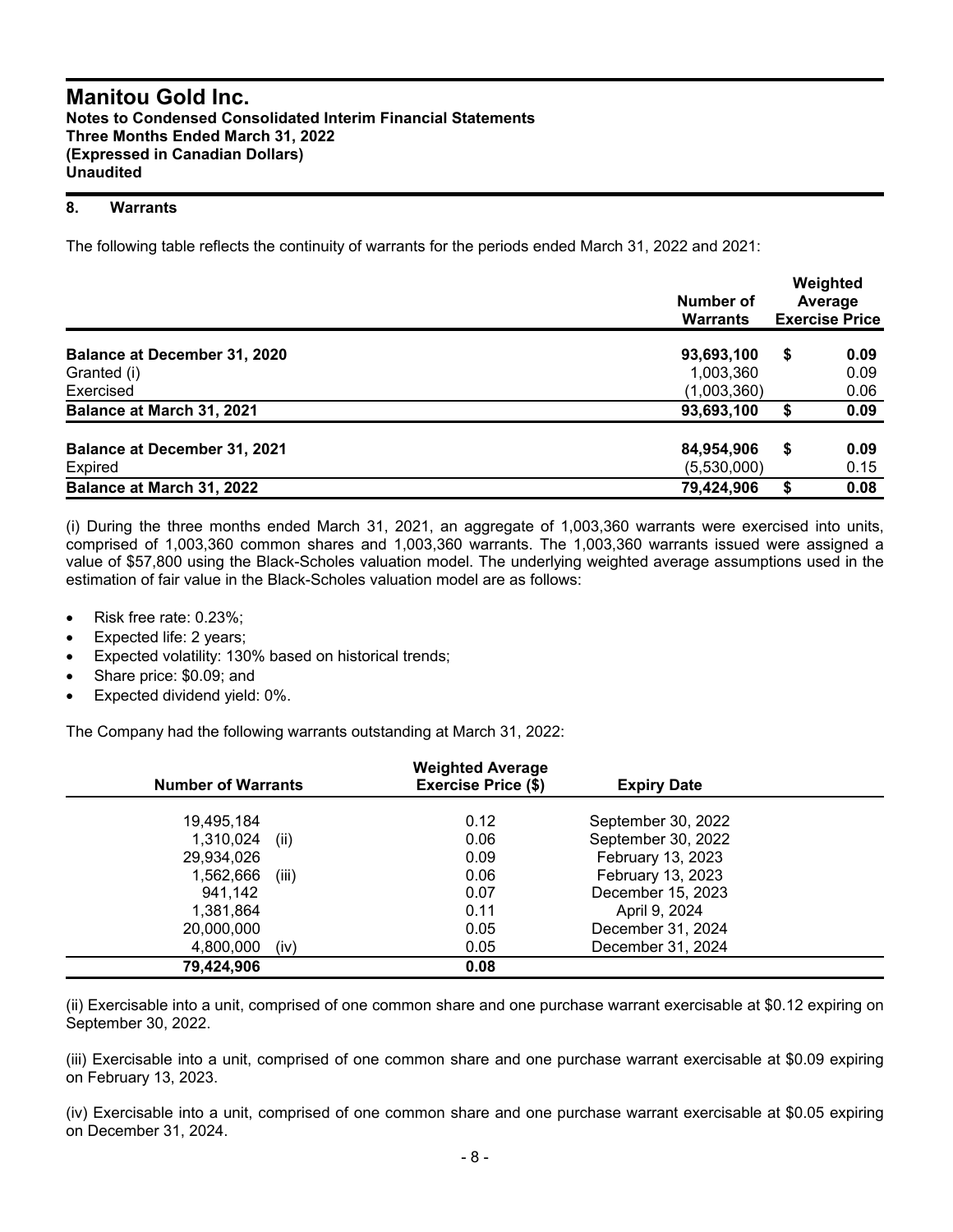## **9. Stock Options**

The Company has a formal stock option plan (the "Plan"). At the annual and special meeting held on June 23, 2021, the Company passed a resolution amending the existing stock option plan of the Company to provide for the issuance thereunder of such number of common shares of the Company as is equal to 10% of the aggregate number of common shares of the Company issued and outstanding from time to time. The following table reflects the continuity of stock options for the periods ended March 31, 2022 and 2021:

|                                     | <b>Number of</b><br><b>Options</b> | Weighted<br>Average<br><b>Exercise Price</b> |      |  |
|-------------------------------------|------------------------------------|----------------------------------------------|------|--|
| <b>Balance at December 31, 2020</b> | 15,350,000                         | S                                            | 0.10 |  |
| Granted (i)                         | 10,700,000                         |                                              | 0.10 |  |
| Balance at March 31, 2021           | 26,050,000                         | S                                            | 0.10 |  |
| <b>Balance at December 31, 2021</b> | 29,450,000                         | S                                            | 0.10 |  |
| Expired                             | (2,000,000)                        |                                              | 0.10 |  |
| Balance at March 31, 2022           | 27,450,000                         | S                                            | 0.10 |  |

(i) On January 11, 2021, the Company granted 10,700,000 stock options to the directors, officers and consultants of the Company exercisable at a price of \$0.10 per common share. The options vest immediately and expire in five years. The grant date fair value of \$413,300 assigned to the stock options was estimated using the Black-Scholes valuation model with the following assumptions: share price of \$0.045, expected dividend yield of 0%, expected volatility of 148% which is based on historical volatility of the Company's share price, risk-free rate of return of 0.46% and an expected maturity of 5 years. For the three months ended March 31, 2022, \$nil (2021 - \$413,300) was expensed to option-based payments.

The Company had the following stock options outstanding as of March 31, 2022:

|                                            |                                                   | <b>Weighted Average</b>       |                                                 |                    |
|--------------------------------------------|---------------------------------------------------|-------------------------------|-------------------------------------------------|--------------------|
| Number of<br><b>Options</b><br>Outstanding | Number of<br><b>Options</b><br><b>Exercisable</b> | <b>Exercise</b><br>Price (\$) | Remaining<br><b>Contractual</b><br>Life (years) | <b>Expiry Date</b> |
| 100,000                                    | 100.000                                           | 0.10                          | 1.37                                            | August 13, 2023    |
| 200,000                                    | 200,000                                           | 0.10                          | 1.49                                            | September 26, 2023 |
| 1,000,000                                  | 1,000,000                                         | 0.10                          | 3.25                                            | June 29, 2025      |
| 9,700,000                                  | 9,700,000                                         | 0.10                          | 3.79                                            | January 11, 2026   |
| 16,450,000                                 | 16,450,000                                        | 0.10                          | 4.28                                            | July 12, 2026      |
| 27,450,000                                 | 27,450,000                                        | 0.10                          | 4.04                                            |                    |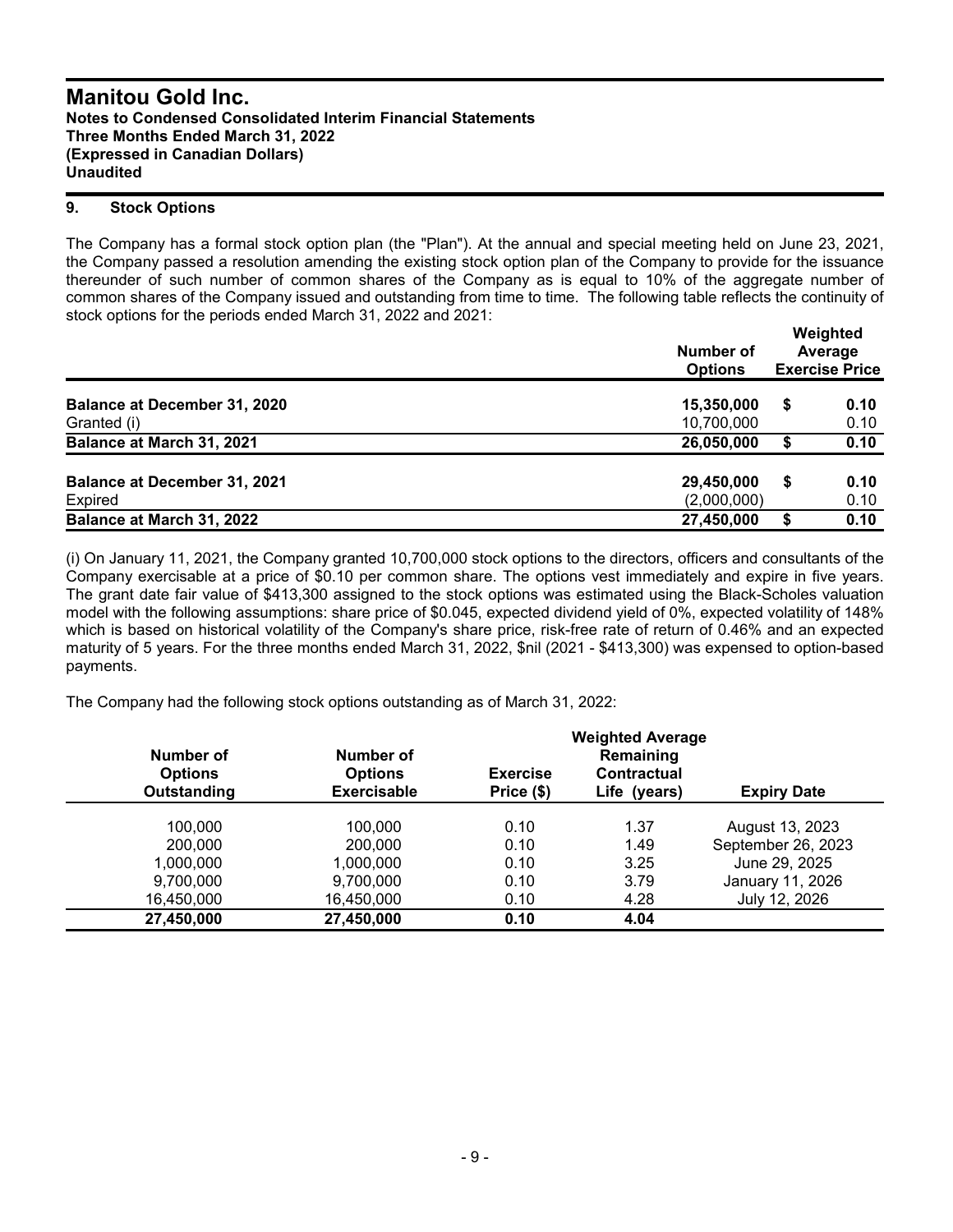#### **10. Net Loss per Common Share**

The calculation of basic and diluted loss per share for the three months ended March 31, 2022 was based on the loss attributable to common shares of \$859,696 (2021 - loss of \$1,478,012) and the weighted average number of common shares outstanding of 344,567,782 (2021 - 263,120,057) for basic and diluted loss per share. Diluted loss per share did not include the effect of warrants and options for the periods ended March 31, 2022 and 2021, as the effect would be anti-dilutive.

## **11. Exploration and Evaluation Expenditures Incurred**

|                          | <b>Three Months Three Months</b><br><b>Ended</b><br>March 31,<br>2022 |    | <b>Ended</b><br>March 31,<br>2021 |  |
|--------------------------|-----------------------------------------------------------------------|----|-----------------------------------|--|
|                          |                                                                       |    |                                   |  |
| Goudreau area properties |                                                                       |    |                                   |  |
| Goudreau                 | \$<br>917,967                                                         | \$ | 3,858                             |  |
| Rockstar                 |                                                                       |    | 5,588                             |  |
| Stover                   | -                                                                     |    | 1,236,749                         |  |
| Dryden Property (i)      |                                                                       |    |                                   |  |
| Kenwest                  | (94,025)                                                              |    | 799                               |  |
| Gaffney                  | 2,993                                                                 |    | 225                               |  |
|                          | 826,935                                                               | \$ | 1,247,219                         |  |

For details on the exploration and evaluation expenditures see the attached schedules at the end of these statements.

(i) On March 4, 2022, the Company entered into a binding agreement (the "Agreement") to sell a 100% interest in its Kenwest, Gaffney, Canamerica, and Sherridon Properties (collectively, the "Dryden Property") to Dryden Gold Corp. ("Dryden Gold"). Under the terms of the Agreement, the consideration includes:

- Cash payment of \$1,000,000 on the effective date and the issuance of 4,000,000 Dryden Gold shares (the "Initial Payment") (cash payment of \$100,000 was received during the three months ended March 31, 2022 and the remainder was received in April 2022, along with the 4,000,000 Dryden Gold shares);
- \$2,000,000 payable as 50% cash and 50% in Dryden Gold shares on the first anniversary of the effective date;
- \$2,000,000 payable as 50% cash and 50% in Dryden Gold shares on the second anniversary of the effective date; and
- \$2,000,000 payable as 50% cash and 50% in Dryden Gold shares on the third anniversary of the effective date.

Except the Initial Payment, all share issuances are contingent on Dryden Gold completing an initial public offering ("IPO") and shall be priced at the volume weighted average price of the shares on the principal stock exchange upon which they trade for the 20 trading days immediately preceding the respective option payment dates. If an IPO has not been completed by the respective option payment date, such option payment shall be payable entirely in cash.

Dryden Gold must also complete minimum exploration work on the Dryden Property totaling \$1,400,000 over a 3 year period, of which Dryden Gold has made a firm commitment to complete \$600,000 prior to the first anniversary of the effective date.

Upon payment in full of all cash payments, issuances of all shares, and completion of all work commitments, Dryden Gold will vest a 100% interest in the Dryden Property, subject to a 1% NSR to be retained by the Company (one half of which may be purchased, aside from the Kenwest Property, for a cash payment of \$1,000,000).

The Agreement closed on April 22, 2022.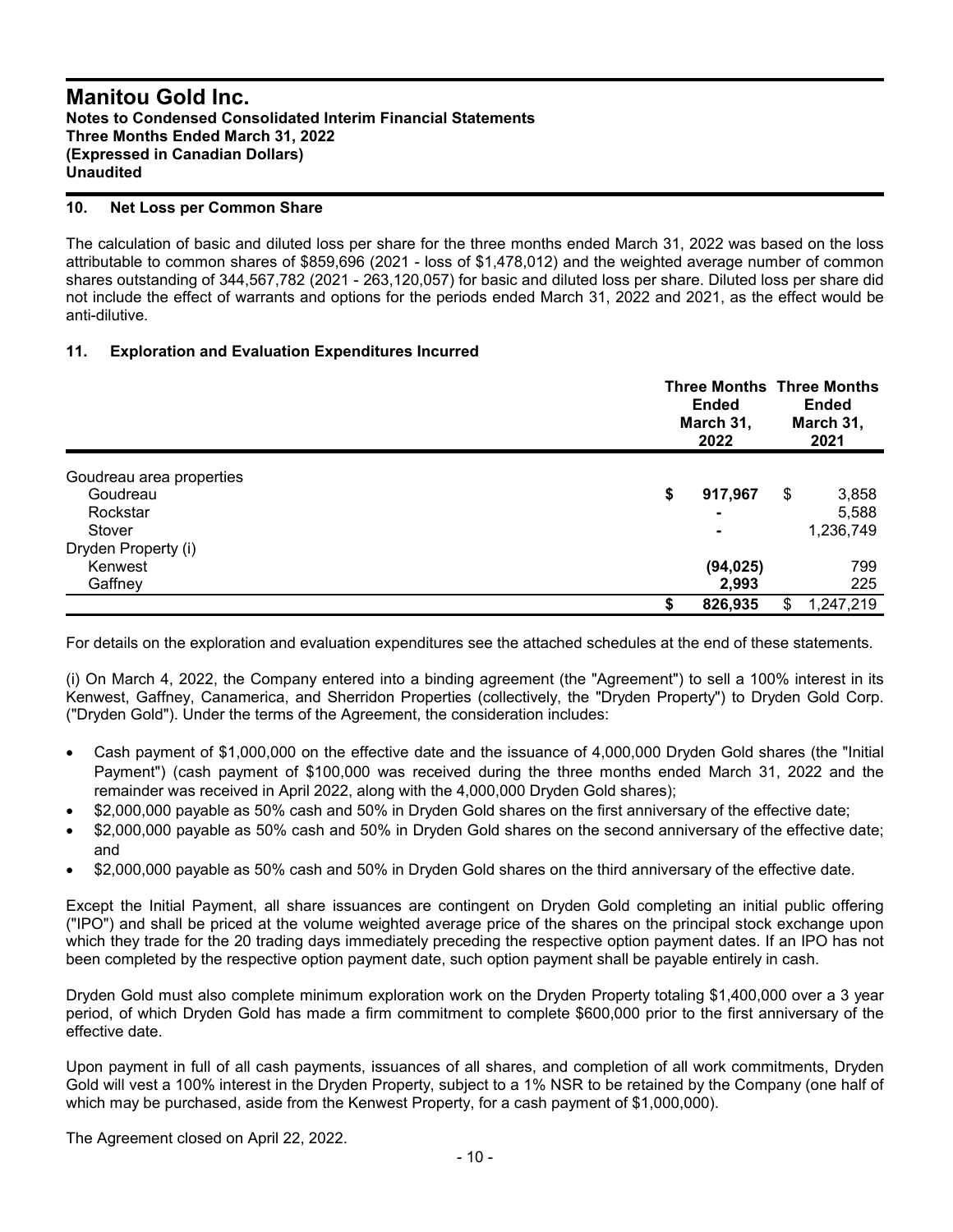**Notes to Condensed Consolidated Interim Financial Statements Three Months Ended March 31, 2022 (Expressed in Canadian Dollars) Unaudited**

## **12. Office and General**

|                            |    | <b>Ended</b><br>March 31,<br>2022 |    | <b>Three Months Three Months</b><br><b>Ended</b><br>March 31,<br>2021 |  |
|----------------------------|----|-----------------------------------|----|-----------------------------------------------------------------------|--|
| Salaries and benefits      | \$ | 70,706                            | \$ | 60,483                                                                |  |
| Administration and general |    | 21,754                            |    | 17,703                                                                |  |
| Consulting                 |    | 22,500                            |    | 22,500                                                                |  |
| Marketing                  |    | 85,625                            |    | 1,780                                                                 |  |
| Travel                     |    | $\blacksquare$                    |    | 720                                                                   |  |
| Reporting issuer costs     |    | 10,234                            |    | 12,931                                                                |  |
| Insurance                  |    | 5,157                             |    | 4,631                                                                 |  |
| Amortization               |    | 3,201                             |    | 1,741                                                                 |  |
|                            | S  | 219,177                           | \$ | 122,489                                                               |  |

## **13. Related Party Balances and Transactions**

Related parties include the Board of Directors, close family members and enterprises that are controlled by these individuals as well as certain persons performing similar functions.

The noted transactions below are in the normal course of business and are measured at the exchange amount, as agreed to by the parties, and approved by the Board of Directors in strict adherence to conflict of interest laws and regulations.

During the three months ended March 31, 2022, the Company paid professional fees and disbursements of \$20,923 (2021 - \$20,206) to Marrelli Support Services Inc., DSA Corporate Services Inc., DSA Filing Services Limited, and Marrelli Press Release Services Ltd., together known as the "Marrelli Group", for:

- (i) Carmelo Marrelli, Managing Director of the Marrelli Group, to act as the Chief Financial Officer ("CFO") of the Company;
- (ii) Bookkeeping services;
- (iii) Regulatory filing services; and
- (iv) Corporate secretarial services.

These services were incurred in the normal course of operations for general accounting and financial reporting matters. As at March 31, 2022, the Marrelli Group was owed \$1,131 (December 31, 2021 - \$2,192).

Key management personnel are comprised of the Chief Executive Officer ("CEO"), the President and the CFO. Salaries paid to key management personnel for the three months ended March 31, 2022 totaled \$59,960 (2021 - \$57,051). Directors' fees paid for the three months ended March 31, 2022 totaled \$25,000 (2021 - \$nil). Option-based payments to key management personnel and the Board of Directors of the Company for the three months ended March 31, 2022 were valued using the Black-Scholes valuation model to be \$nil (2021 - \$251,070). As at March 31, 2022, the Board of Directors were owed \$25,000 (December 31, 2021 - \$nil).

See also note 14 for details regarding change of control provisions with related parties.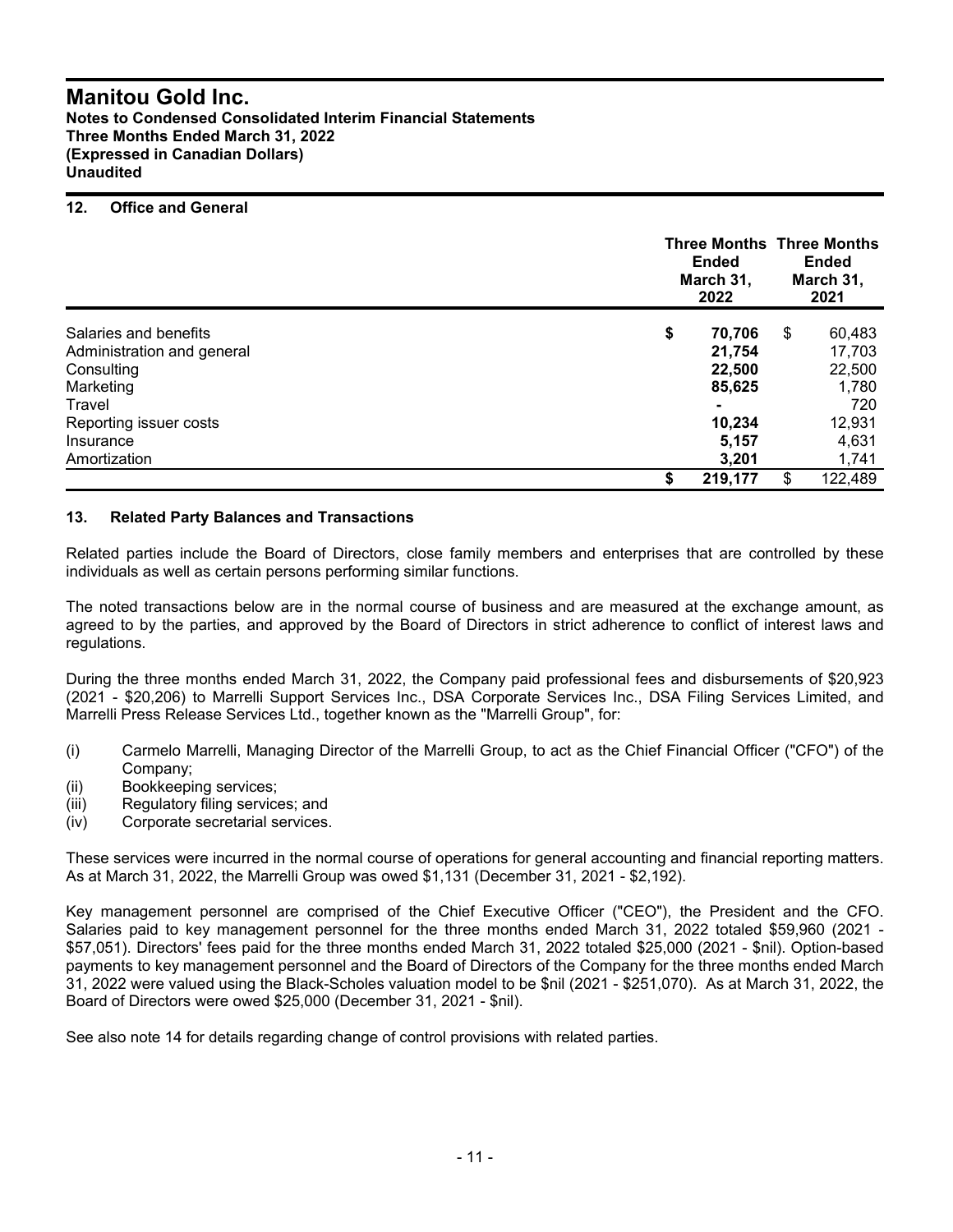#### **13. Related Party Balances and Transactions (Continued)**

As at March 31, 2022, Alamos Gold Inc. ("Alamos") controls 65,211,077 common shares, or approximately 19% of the total common shares outstanding of the Company. Alamos also holds 4,520,000 warrants to acquire additional 4,520,000 common shares of the Company at an exercise price of \$0.09 per share. No other person or corporation beneficially owns or exercises control or direction over common shares of the Company carrying more than 10% of the voting rights attached to all the common shares of the Company.

## **14. Commitments and Contingencies**

In the ordinary course of business activities, the Company may be contingently liable for litigation and claims with government agencies, suppliers, consultants, and former employees. Management believes that adequate provisions have been recorded in the accounts where required.

#### **Environmental Contingencies**

The Company's exploration activities are subject to various laws and regulations governing the protection of the environment. These laws and regulations are continually changing and are generally becoming more restrictive. The Company believes its operations are in compliance with all applicable laws and regulations. The Company has made, and expects to make in the future, expenditures to comply with such laws and regulations.

#### **Employment Agreements**

Pursuant to an executive employment agreement with the CEO, in the event of termination without cause, the CEO is entitled to 12 months' base salary plus a further month's salary for each completed year of service since May 1, 2015. In the event of termination, the CEO is entitled to receive payment of \$270,000. In the event of a change of control of the Company, the CEO is entitled to receive a payment equal to 24 months' base salary in the sum of \$360,000 plus payment equal to the amount of any bonus paid in the previous year.

Pursuant to an executive employment agreement with the Vice President Community and First Nations, in the event of termination without cause, the Vice President Community and First Nations is entitled to three months' base salary. In the event of termination, the Vice President Community and First Nations is entitled to receive payment of \$22,500. In the event of a change of control of the Company, the Vice President Community and First Nations is entitled to receive a payment equal to 24 months' base salary in the sum of \$180,000.

Pursuant to an agreement between the Company and a company controlled by the Vice President Corporate Development, the latter party is entitled to receive a cash fee (the "Completion Fee") based on a percentage of the transaction value for certain completed transactions. The receiving company may elect, at its option and sole discretion, to receive up to 50% of the Completion Fee in common shares of the Company at a price per share equal to the deemed price per share applicable in connection with any such completed transaction, as may be applicable and all subject to regulatory approval.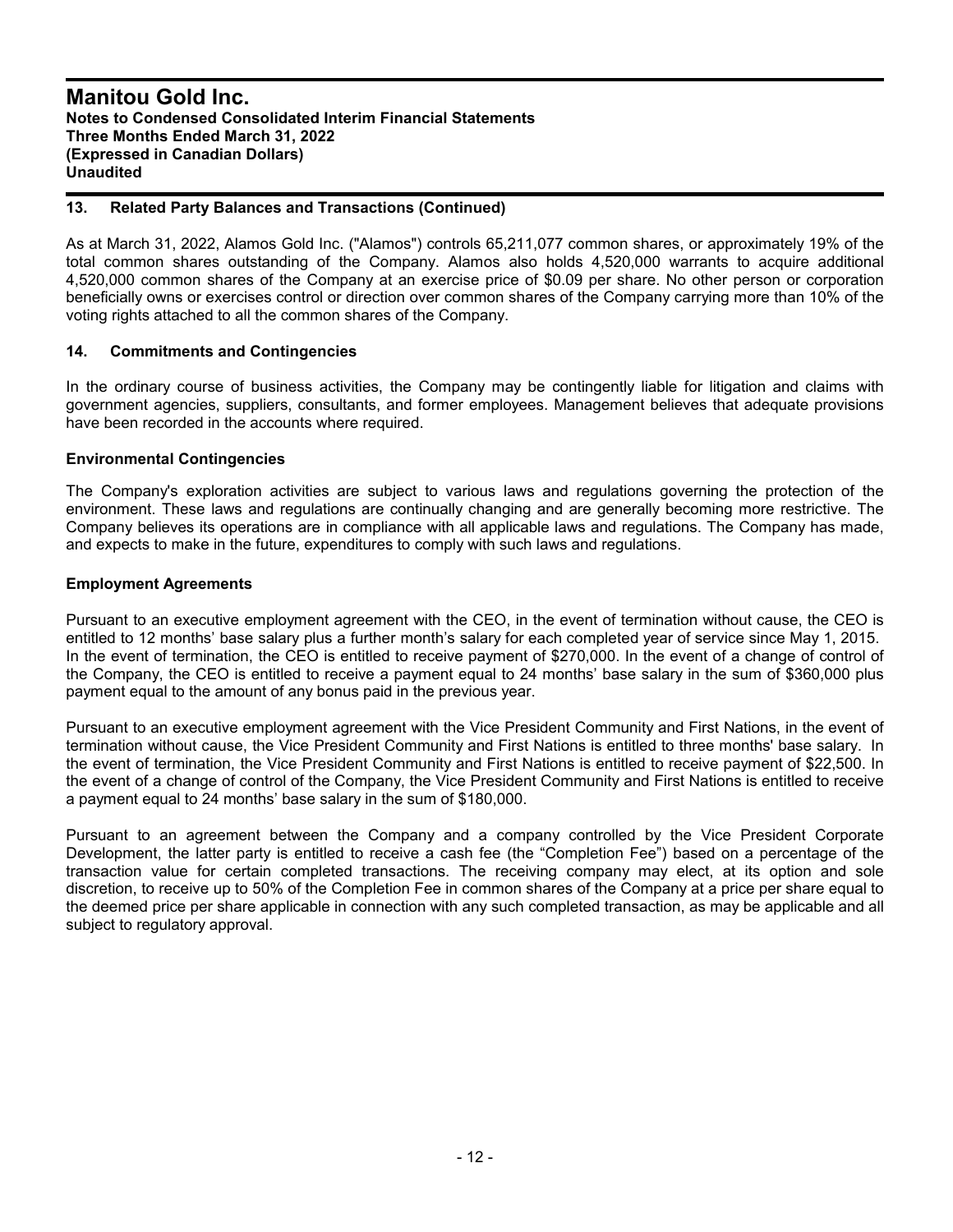## **14. Commitments and Contingencies (Continued)**

## **Flow-Through Expenditures**

In connection with the flow-through share financings completed in 2021, the Company has committed to incur qualifying Canadian Exploration Expenditures (as such term is defined in the Income Tax Act (Canada)) totaling \$6,129,500 by December 31, 2022. The Company has indemnified the subscribers of these financings as well as any past flowthrough share subscribers for any tax and other costs payable by them in the event that the Company does not incur the required flow through expenditures.

As at March 31, 2022, the Company has incurred approximately \$5,695,500 of the required qualifying exploration expenditures.

## **COVID-19**

Due to the worldwide COVID-19 outbreak, material uncertainties may come into existence that could influence management's going concern assumption. Management cannot accurately predict the future impact COVID-19 may have on:

- Global gold prices;
- Demand for gold and the ability to explore for gold;
- The severity and the length of potential measures taken by governments to manage the spread of the virus, and their effect on labour availability and supply lines;
- Availability of essential supplies, such as water and electricity;
- Purchasing power of the Canadian dollar; or
- Ability to obtain funding.

The Canadian government has not introduced measures which impede the activities of Manitou. Management believes the business will continue and accordingly, the current situation bears no impact on management's going concern assumption. However, it is not possible to reliably estimate the length and severity of these developments and the impact on the financial results and condition of Manitou in future periods.

## **15. Subsequent Event**

Subsequent to March 31, 2022, the Agreement (see note 11) with Dryden Gold was completed on April 22, 2022.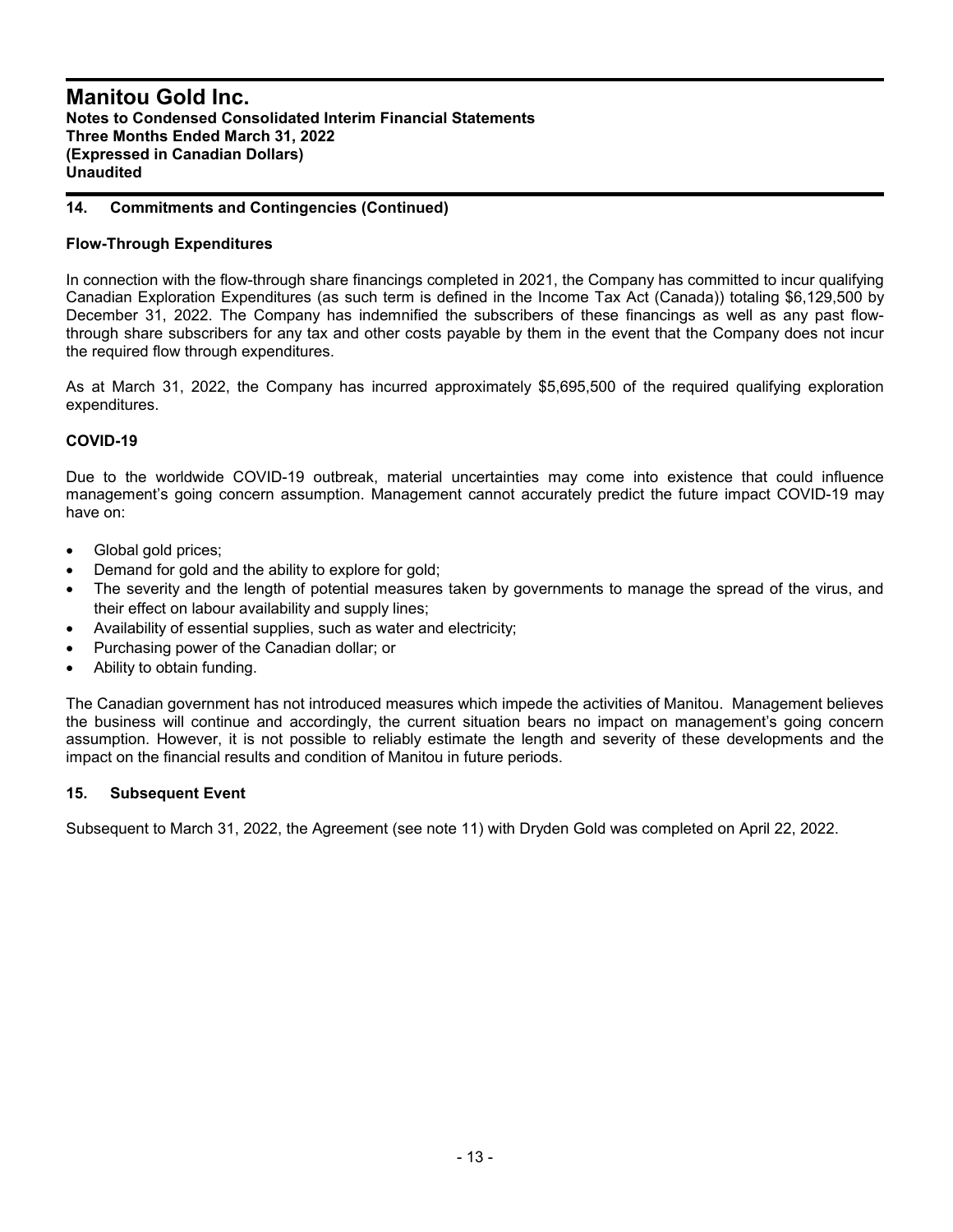**Condensed Consolidated Interim Schedule of Exploration and Evaluation Expenditures Incurred (Expressed in Canadian Dollars) Unaudited**

**Goudreau Dryden Three Months Ended March 31, 2022 Goudreau Stover Renabie East Rockstar Kenwest Gaffney Total Acquisition costs** Property taxes/carrying costs \$ - \$ - \$ - \$ - \$ 3,206 \$ 224 **\$ 3,430 Exploration expenditures** Analysis and lab work **277,216** - 277,216 - - - - - - - - - - - - - - - - - - 277,216 Consultants 238,141 - - - - - **238,141** Field operations 336,957 - - - - - **336,957** Field supplies and consumables 62,892 - - - - - - - - - - - - - - - - **62,892**<br>Travel and accommodation 72,367 - - - - - - - - - - - - - - - - 72,367 Travel and accommodation **12,367** - 12,367 - 12,367 - 12,478 - 12,478 - 12,478 - 12,478 - 12,478 - 12,478 - 12,478 - 12,478 - 12,478 - 12,478 - 12,478 - 12,478 - 12,478 - 12,478 - 12,478 - 12,478 - 12,478 - 12,478 - 12,478 Wages and benefits **130,394** - 130,394<br>Exploration rebate **135,932** (200,000) - - - - - - - - - - - - - (200,000) Exploration rebate (200,000) - - - - - **(200,000)** 917,967 - - - 2,769 2,769 **923,505 Option payments received** - - - - (100,000) - **(100,000) Total exploration and evaluation expenditures** \$ 917,967 \$ - \$ - \$ - \$ (94,025) \$ 2,993 **\$ 826,935**